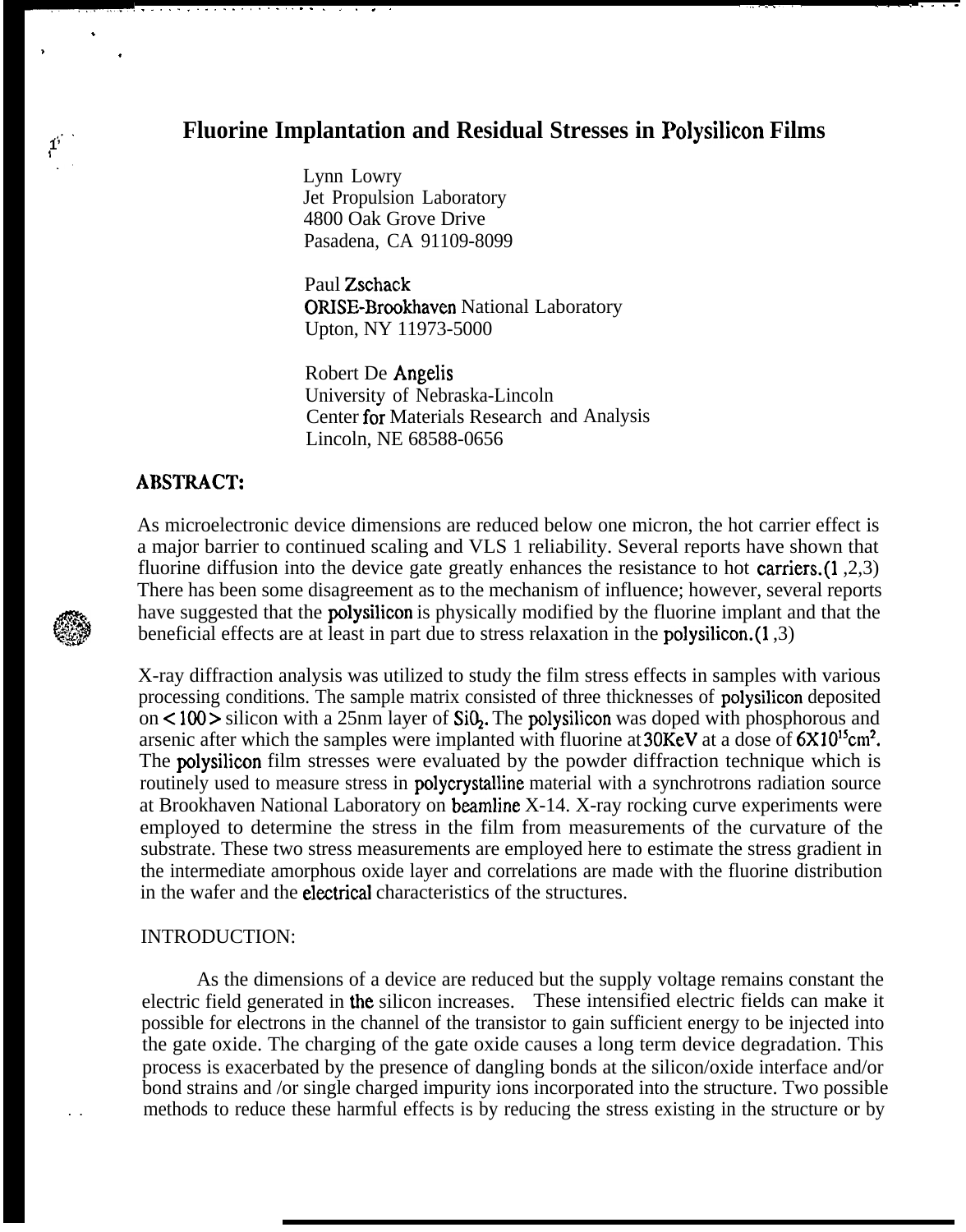neutralizing the dangling bonds. implantation of ions, such as  $^{19}F$ , into the silicon/oxide interface has the potential of both reducing the stress and elimination of the existing dangling bonds, thus reducing the detrimental hot carrier effects (4).

Ion implantation is used regularly in the fabrication of silicon based integrated circuits, However, there is still a considerable lack of knowledge concerning the effects of the damage on the structure of the device. Bai and Nicolet (S) have shown that ion implantation into <100> silicon produces a expansion strains, of the order of one percent, in the direction normal to the surface. The strains parallel to the surface are zero. This condition essentially transforms the silicon to a tetragonal structure with an expanded c axis normal to the (001) wafer surface. This effect is expected to occur in polycrystalline silicon at an fluorine ion doseof6E15  $/cm<sup>2</sup>(6)$ .

#### EXPERIMENTAL METHODS:

#### Wafer Processing

The following strategies were employed in the processing of the 380 micron thick silicon, (100) p-type doped wafers. A 25nm thick gate oxide layer was grown onto the basic wafer using diluted steam at 825C. A polysilicon layers of either 270, 480 and 830 nm were deposited onto the amorphous silica employing a substrate temperature of 625C. The polysilicon was doped with POCL, dopant was accomplished by  $P_2O_5$  by gas deposition. The arsenic dopant was implanted at a total flux of 2X 10<sup>15</sup> ions/cm<sup>2</sup> at 60KeV. The structures were annealed at 900C. Fluorine implantation of  $6X10^{\text{S}}$  was done at 30KeV and the structures were annealed at 900C. Secondary ion mass spectroscopy was employed to determine the depth profile of the silicon, the fluorine and the dopant concentrations through the layered structure.

| <b>DOPANT</b><br><b>ATOM TYPE</b> | POLYSILICON<br>THICKNESS (rim) | SiO <sub>2</sub><br>THICKNESS (rim) | <b>FLUORINE</b><br>ION DOSE (cm <sup>2</sup> ) |
|-----------------------------------|--------------------------------|-------------------------------------|------------------------------------------------|
| As                                | 480                            | 25                                  | <b>NONE</b>                                    |
| As                                | 480                            | 25                                  | 6E15                                           |
| As                                | 270                            | 25                                  | <b>NONE</b>                                    |
| As                                | 270                            | 25                                  | 6E15                                           |
| P OCl <sub>3</sub>                | 830                            | 25                                  | None                                           |
| POC <sub>1</sub>                  | 830                            | 25                                  | 6E15                                           |
| P OCl <sub>3</sub>                | 270                            | 25                                  | <b>NONE</b>                                    |
| $\text{POCI}_3$                   | 270                            | 25                                  | 6E15                                           |
| <b>NONE</b>                       | 480                            | 25                                  | <b>NONE</b>                                    |

TABLE I: Wafer Processing Characteristics lg Charac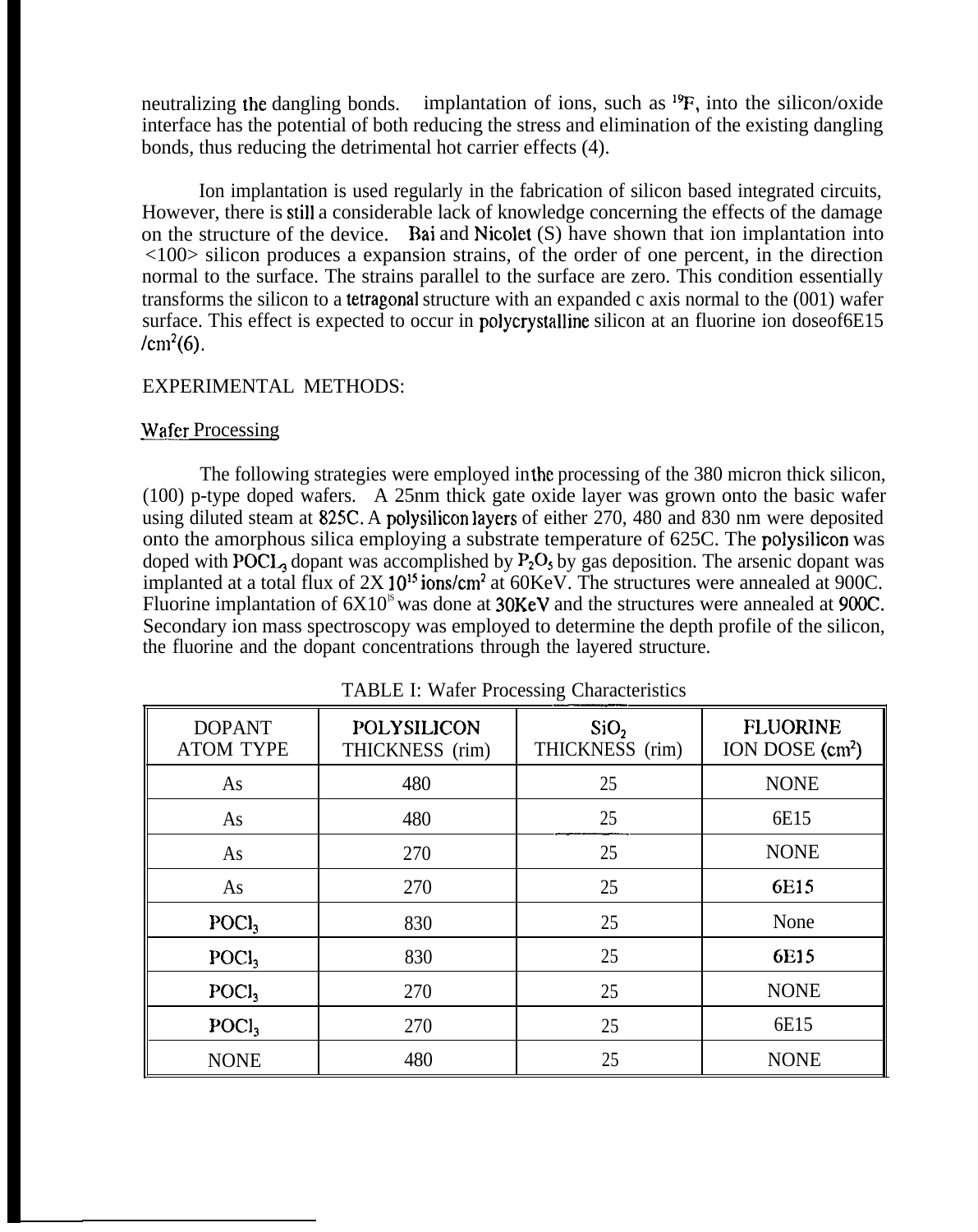The wafer structures reported on in this investigation along with their processing characteristics are summarized in TABLE 1.

#### Synchrotron Measurements

The X 14 beamline at NSLS at Brookhaven National Laboratory was employed to determine the strains in both the random textured  $POCL<sub>3</sub>$  doped and the heavily  $[001]$  textured arsenic doped polysilicon films. The strains were converted to stresses using the method described by Flinn and Chiang (7). 'I'he x-ray profiles that were employed for Fourier shape analysis to determine the average diffracting particle size and the particle size distribution functions using the single order method reported by De Angelis et al.(8,9).

## &.Rav Rocking Curve Measurements

An x-ray rocking curve system, described by Vreeland et al. (1 0,11 ) was employed to determine the curvature of the substrate. The curvatures were determined by measuring the change in the Bragg angle as a function of the horizontal translation of the wafer. The translation vector is normal to the diffraction vector. The radius of curvatures of the wafers were determined from the relationship;  $R = dS/d$ (Theta); where S is the value of the horizontal shift and theta is the Bragg angle for the (400) reflection. 'I'he stresses in the films were calculated from the substrate curvature following the method reported by Stoney (12) and discussed by Noyan and Goldsmith (13).

#### Electrical Measurements

On-state hot carrier stressing was performed on one micron fluorinated and control (non fluorinated) nMOSFETs at  $V_d = 8.0V, V_g = 3.0V$  (for maximum  $I_{sub}$ ), and  $V_{sub} = V_s = 0V$ . The devices were characterized before stressing and within a few minutes after 'stressing at room temperature and boiling liquid nitrogen temperatures.

## RESULTS ANI) IllSCUSS]ON:

## Polysilicon Microstructure

Cross sectional specimens were prepared for transmission electron microscope (TEM) observation of the microstructure developed in the processing. The POCl<sub>3</sub> doped polysilicon shows a non-columnar, random grain structure, as can be seen in the micrographs in Fig, 1. However the grain structure of the arsenic doped samples,also shown in Fig. 1, was columnar and highly oriented in the [001] direction of growth. The degree of preferred orientation was determined from comparisons of standard theta-two theta intensities with the reported intensities of a random standard sample.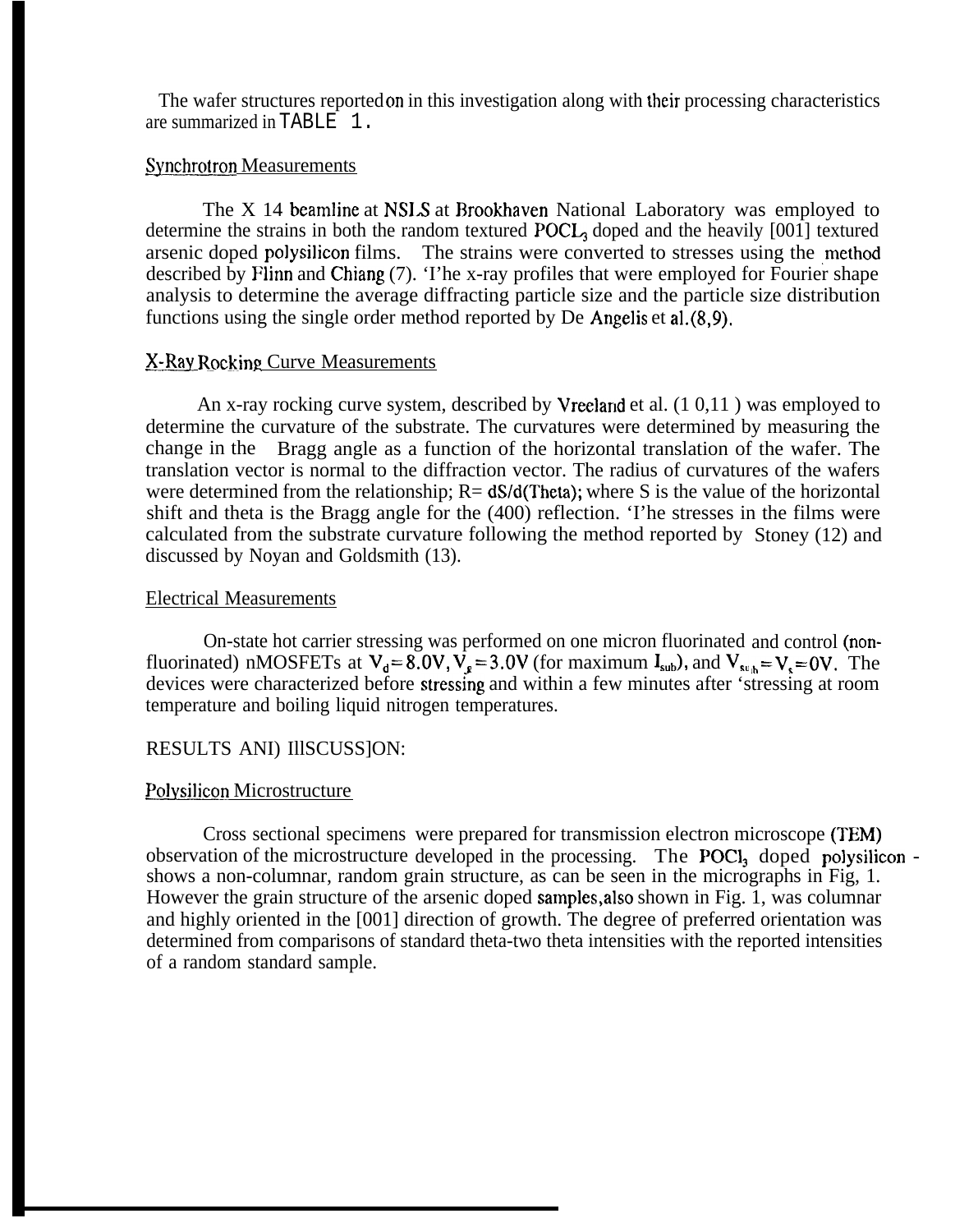





Figure 1. Transmission Electron Micrographs of the Cross-Sections of the Processed Structures.

Secondary ion mass spectroscopy was employed to characterize the polysilicon dopant/irnplant compositional profiles through the layered structures. The fluorine compositional profile for the POCl<sub>3</sub> and the arsenic doped specimens, shown in Fig. 2, indicate that the fluorine concentration is about the same in the polysilicon, The notable differences are the arsenic implant has a large fluorine concentration gradient through the oxide layer and shows a minima fluorine diffusion into the single crystal substrate.



Figure 2. Elemental Distribution as a Function of Depth from Surface.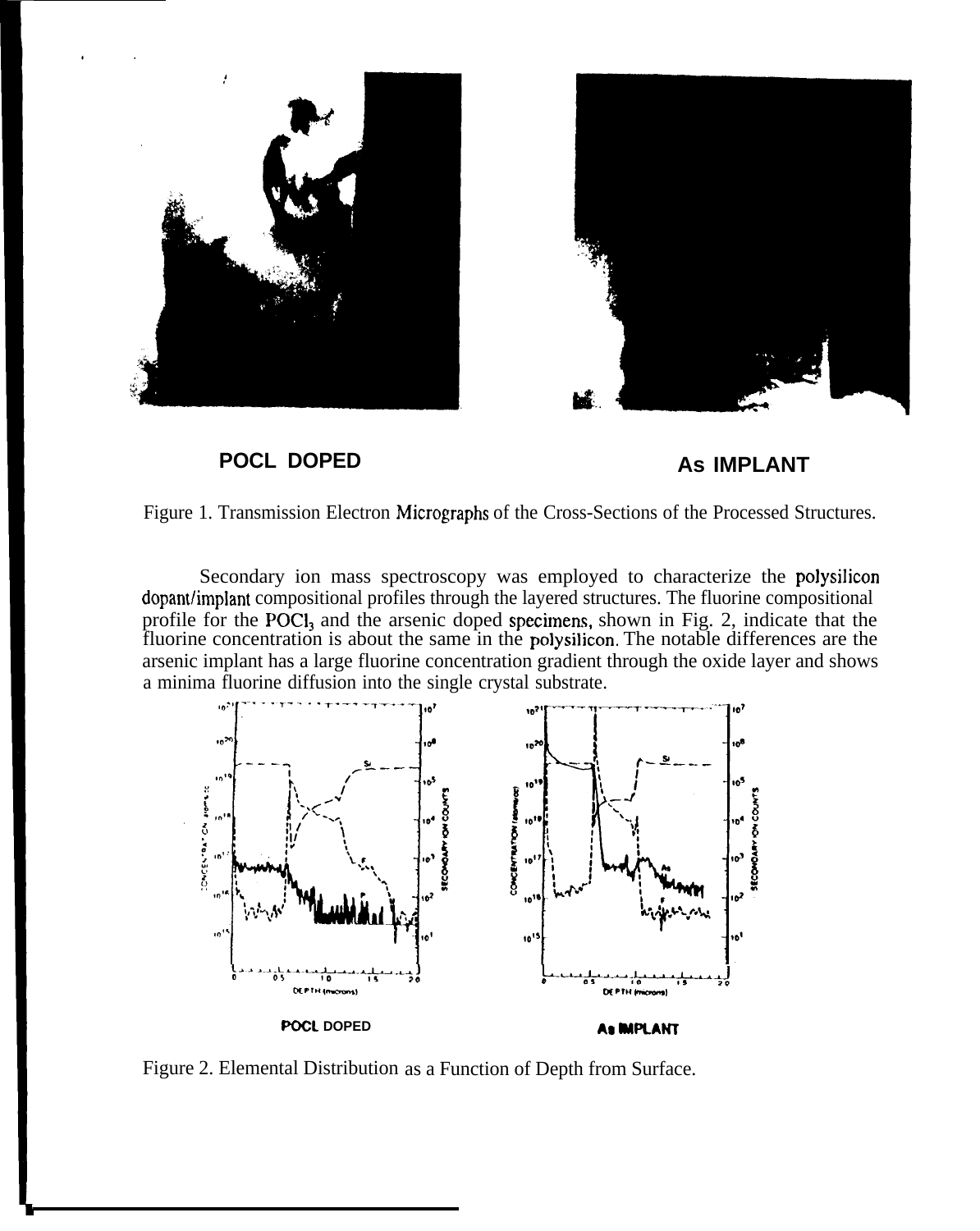Diffraction profile shape analysis of the (001) from the **polysilicon** layer of both the POCl<sub>3</sub> and the arsenic doped gave a average diffracting particle size of 29nm and a particle size distribution function shown in Fig. 3. The range of sizes observed are from 16 **to 34nm with the mode** of the distribution function at 25nm. These sizes are about one twentieth of the thickness of the **polysilicon deposited film** which correlates well with the cross-sectional TEM observations (see Fig. I).





,... . **..4**)

**'>.,.**

Figure 3. Diffracting Particle Distribution Function for Arsenic Doped 480nm Thick Sample

## Stress in the Multilayer Structures

Synchrotrons Measurements:

The stress determinations were done by a two tilt method employing tilt angles of 30 and 60 degrees for POC13 and 26 and 48 degrees for arsenic doped samples. The axial system in which the strain calculations were done were the crystal axial system because there exits a strong (001) texture. The elastic constants of silicon used in the calculations were  $c_{11} = 16.74 \times 10^{11}$ ,  $c_{12}$ =6.52X10<sup>11</sup> and  $c_{44}$ =7.96X10<sup>11</sup> dynes/cm<sup>2</sup>(15). The polysilicon film stresses are reported in Table II.

## X-Ray Rocking Curve Measurements:

The shift of the (400) peak from the substrate silicon as a function of horizontal displacement is shown in Fig. 4. The stresses determined from the curvature measurements are shown in Table IL The magnitude of the film stresses determined from the substrate curvatures consistently higher than the stresses in the films calculated from the double tilt data obtained on beamline X14 at NSLS.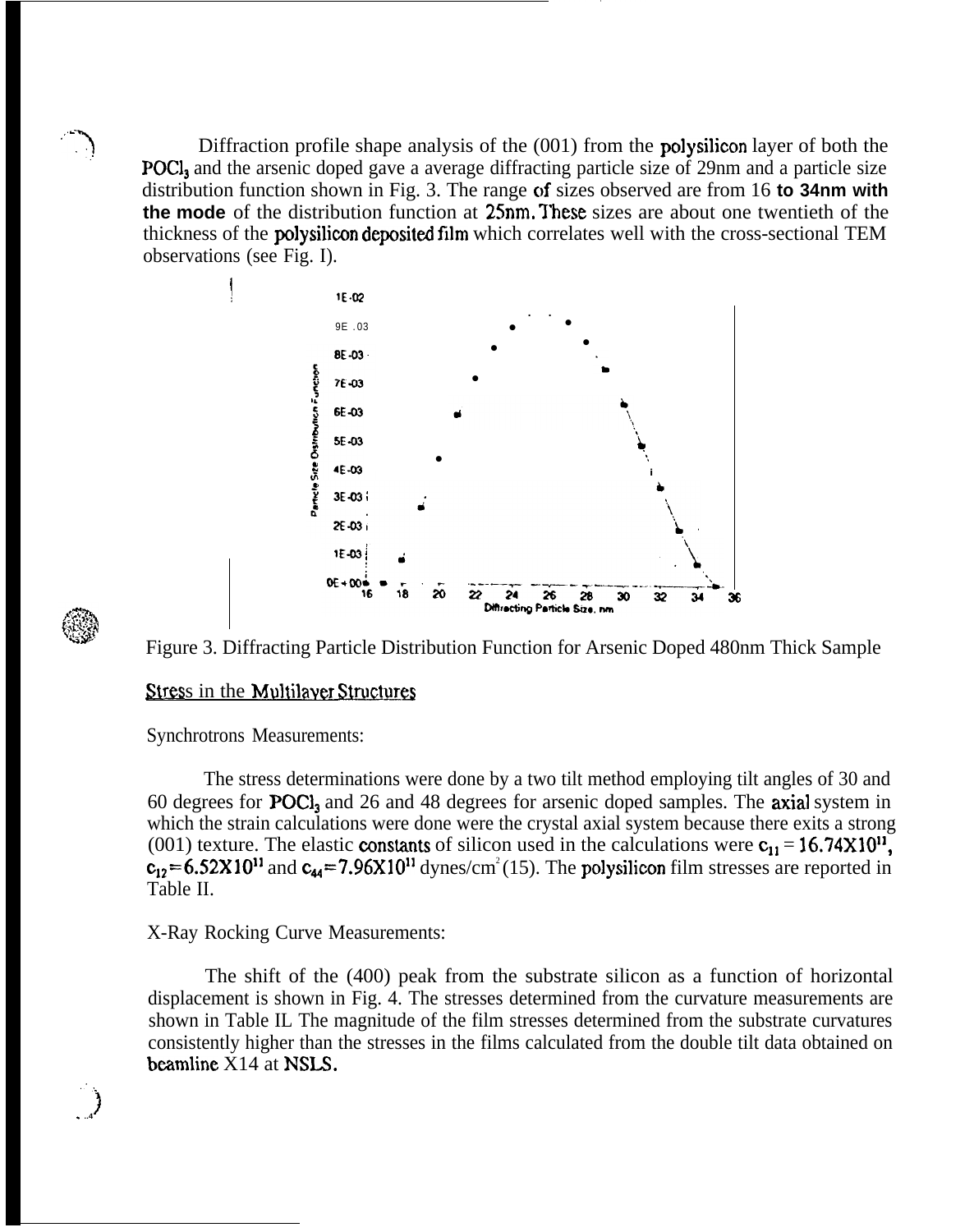

Figure 4. X-Ray Rocking curves from Processed Wafer.

Stress Gradients in Oxide Layer:

The stress gradients in the oxide layers were estimated by assuming that the stress in the polysilicon layer extends to the silica interface and the stress in the film determined from the substrate curvature also exists at the silica interface Then an estimate of the stress gradient in the oxide layer can be estimated, as shown in Fig.5, by assuming a linear gradient through the oxide. These gradients, in MPa per micron, are shown in Table II. As can be easily seen the stress gradients that were estimated for the arsenic doped structures were generally much steeper than the **POCl**, doped or no doped specimens.



Figure 5. Method Employed to Estimate the Oxide Stress Gradient.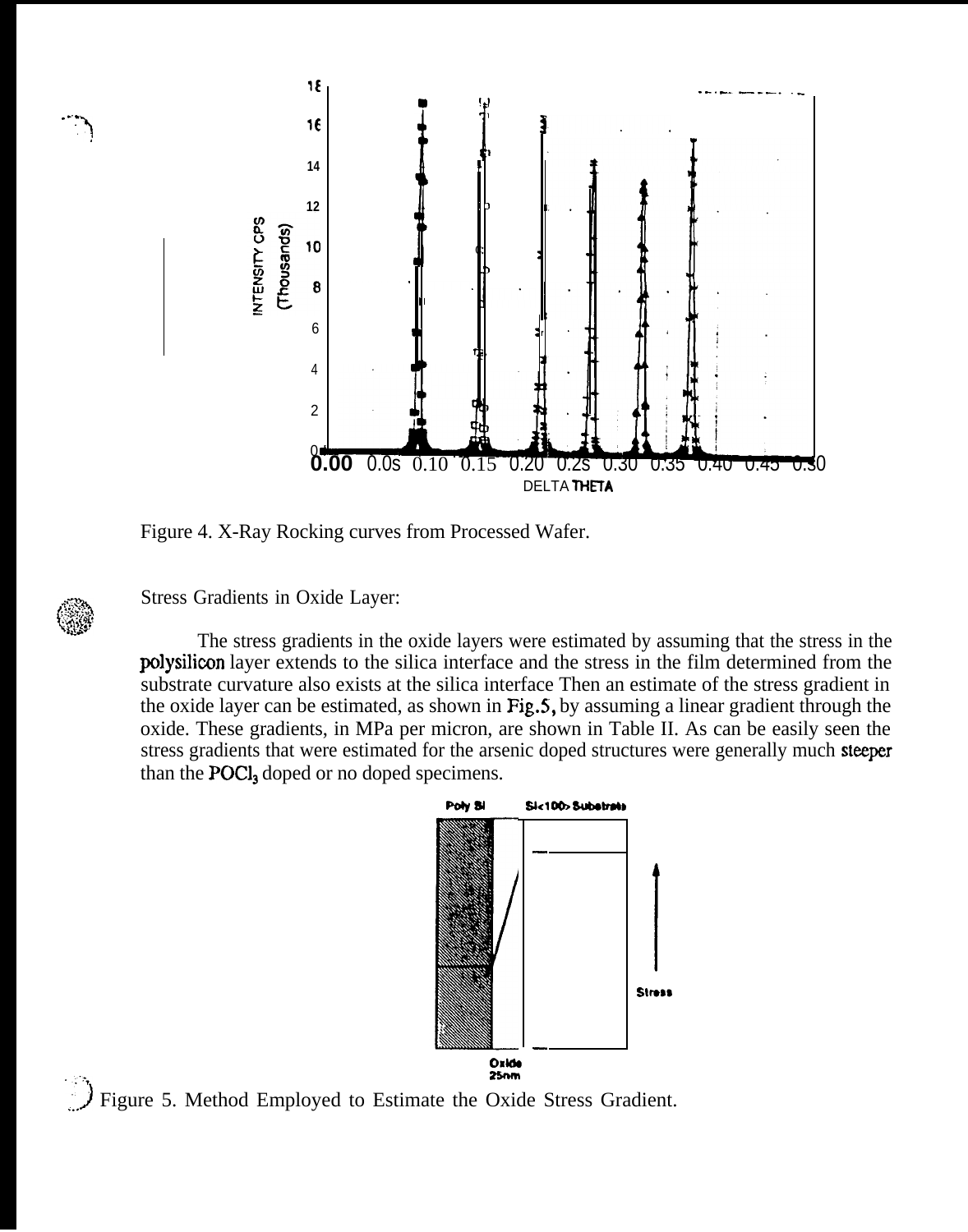| DOPANT-THICK-<br>F 10N DOSE<br>PER $CM-2$ | POLYSILICON<br><b>STRESS MPa</b> | <b>FILM STRESS</b><br><b>SUBSTRATE</b><br><b>CURVATURE MPa</b> | SiO <sub>2</sub> STRESS<br><b>GRADIENT PER</b><br><b>UNIT THICKNESS</b> |
|-------------------------------------------|----------------------------------|----------------------------------------------------------------|-------------------------------------------------------------------------|
| $As-480nm-NO$                             | 214                              | 554                                                            | 13.6                                                                    |
| As-480nm-6E15                             | 215                              | 684                                                            | 18.7                                                                    |
| $As-270nm-NO$                             | $-129$                           | $-993$                                                         | 34.5                                                                    |
| As-270nm-6E15                             | 128                              | 174                                                            | 1.8                                                                     |
| $P-S30nm-NO$                              | $-68$                            | $-77$                                                          | 0.36                                                                    |
| P-830nm-6E15                              | 136                              | 290                                                            | 6.2                                                                     |
| $P-270nm-NO$                              | 44                               | 88                                                             | 1.8                                                                     |
| P-270nm-6E15                              | $-160$                           | $-253$                                                         | 3.7                                                                     |
| NONE-480nm-NO                             | 179                              | 383                                                            | 8.2                                                                     |

TABI E.H. Fstimation of the Stress Gradients in SiO, Layers



## **Electrical Performance**

The linear region of the transconductance degradation at 300K and 77K for both the control and the fluorinate POCl<sub>3</sub> doped devices are shown in Fig.6. At room temperature the fluorine incorporation results in a 300% improvement.





Figure 6. The Effects of Fluorine Incorporation on Hot Carrier Lifetime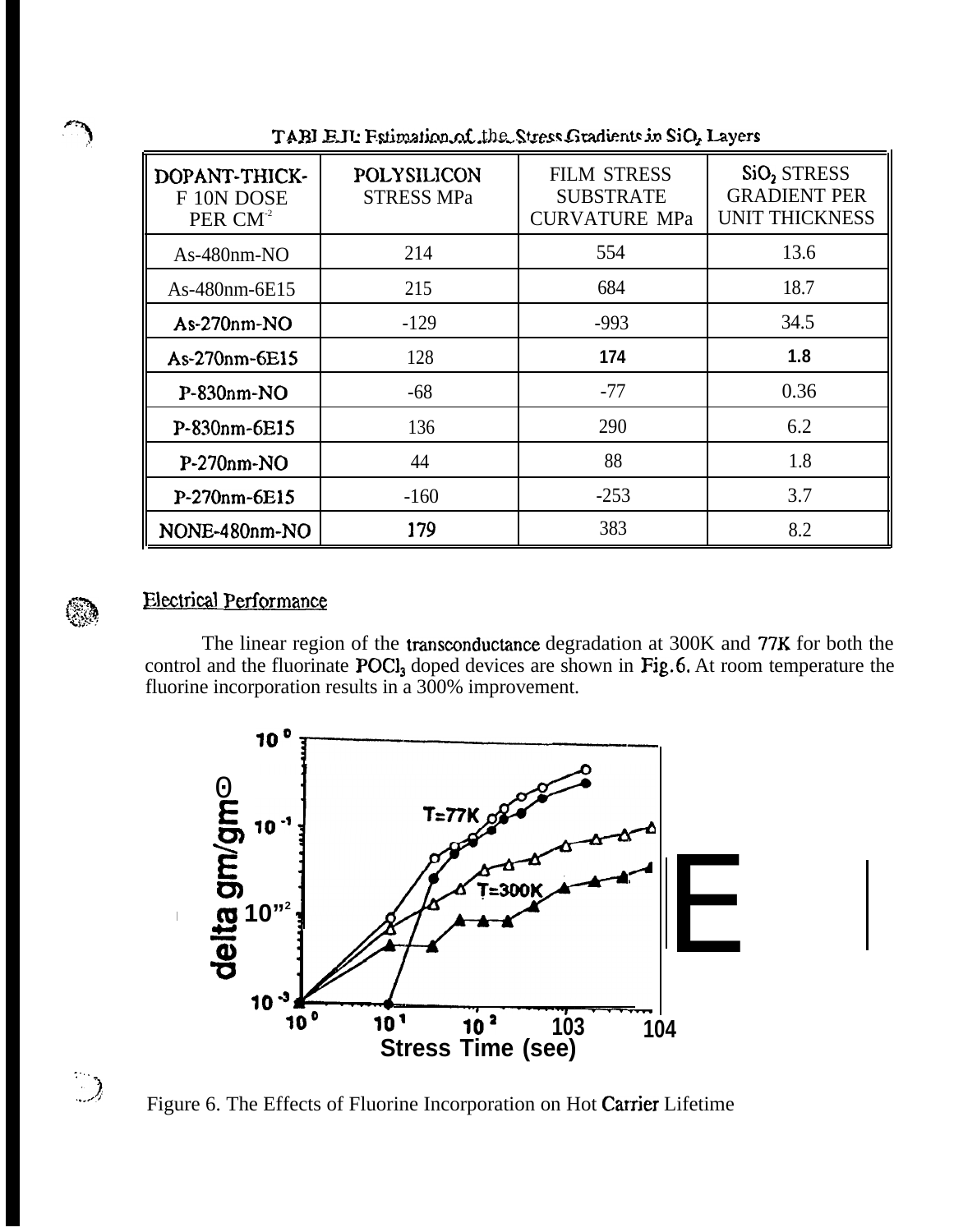The same tests performed on the arsenic doped samples showed lifetimes similar to the non-fluorinated POCI, doped devices and no improvement was observed with fluorination. In general, as the  $N_i$  increases the hot carrier lifetime decreases, due to a grater density of carrier trap sites (14). Therefore, in general, a lower film stress should improve the hot carrier lifetime, The experimental stress measurements do not support this, the fluorine incorporation in the POCI, typically increased the film stresses. The arsenic doped samples showed no increase in film stress after fluorine incorporation. The incorporation of fluorine appeared to have no effect on the magnitude of the estimated stress gradients,

A high fluorine concentration gradient was observed in the arsenic doped samples, these samples also had higher polysilicon film stress and greater stress gradients through the oxide layer. The stress gradient may be inhibiting the fluorine diffusion through the oxide layer where 8it could interact with the dangling bonds at the oxide/substrate interface. If the improvements in electrical performance are due to physical modifications occurring in the oxide as a result of the fluorine implantation, this would suggest that the stress state and microstructure in the arsenic doped samples may be preventing this beneficial effect.

Based on this investigation it is concluded that; the dopant had a substantial effect on the polysilicon film stress and microstructure. However, the fluorine implantation appears to have no effect on either the film stress or the stress gradient through the oxide.

#### ACKNOWLEDGEMENTS :

This investigation was partially supported by funds from the National Science Foundation .on EPSCOR Grant No: NSF-OSR-9S25522S. The portion of this research that was performed at the Oak Ridge National Laboratory beamline  $X-14$  at the Brookhaven National Laboratory is sponsored by the U, S. Department of Energy under contract No: DE-AC05-84OR21400 with the Martin Marietta Energy Systems, Inc.

#### REFERENCES:

. ,

1. Y. Nishioka et al.; IEEE Electron Device Letters; 9 (1988) 38.

2. P. J. Wright et al.; IEEE Trans. Electron Devices;  $36(1989)$  879.

 $3. K. P. MacWilliams, L. E, Lowry; IEEE Electron Devices;  $11 \,(1990)$ 3,$ 

4. S, M, Sze; "VLSI Technology"; McGraw-Hill Book Co., New York (1988) 481.

5. G. Bai and M-A Nicolet; "Defect Production in Si(100) by <sup>19</sup>F,<sup>28</sup>Si,Ar and <sup>131</sup>Xe Implantation at Room Temperature"; J. Appl.Phys; 70 (1991) 3551.

6. G. Bai; Private Communication.

7. Paul A. Flinn and Chien Chiang; "X-Ray Diffraction Determination of the Effect of Various Passivations on Stress in Metal Films and Patterned Lines"; J, Appl. Phys., 67 (1990) 2927, "